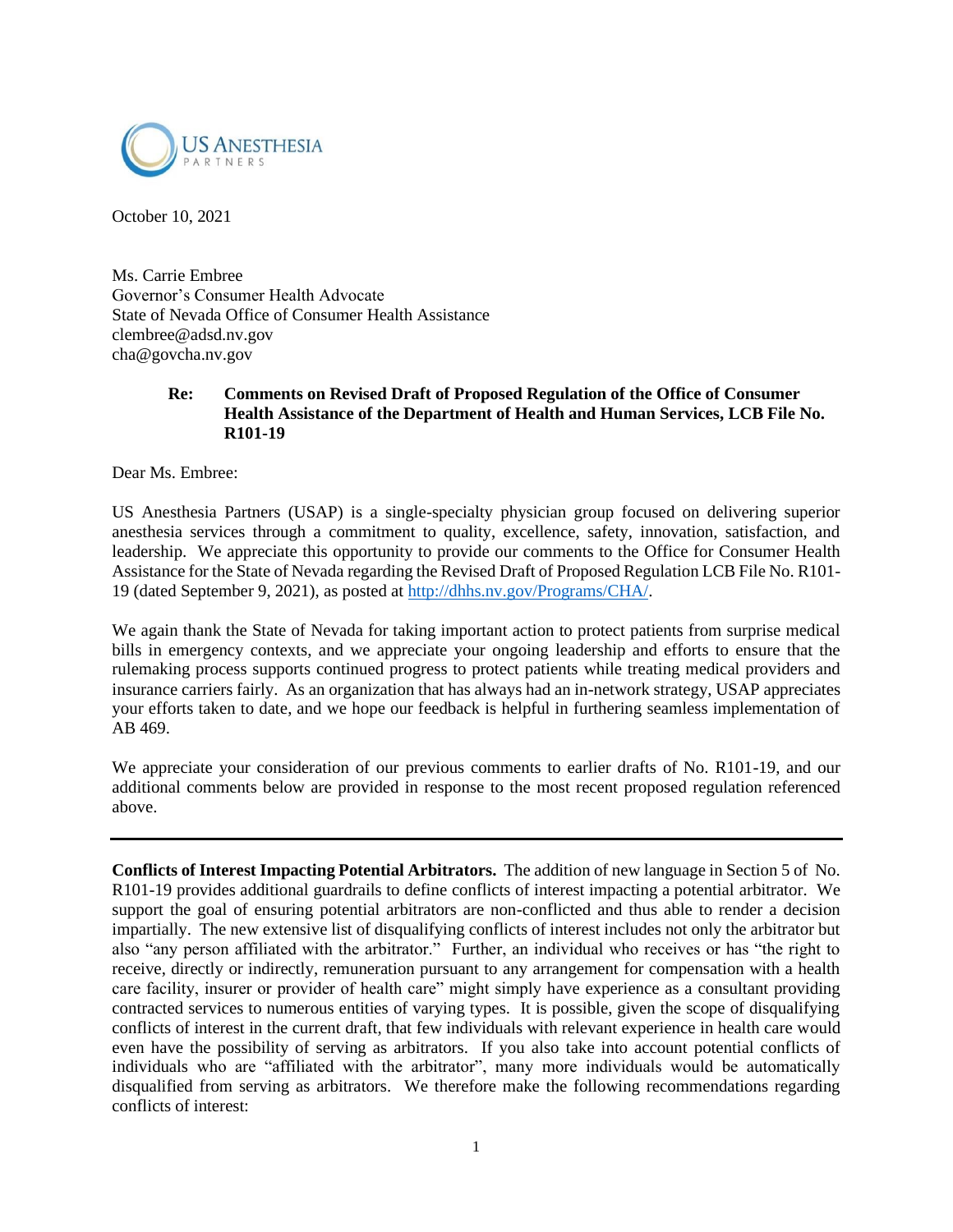- (1) We recommend adding a definition of "affiliated with the arbitrator" so that an objective standard is available to identify what constitutes being "affiliated with", such as being "an immediate family member" or similar.
- (2) In addition, we suggest that there should be an express requirement for potential arbitrators to disclose their specific potential conflicts of interest to the Department and the parties to the arbitration.
- (3) Finally, we suggest that the parties to the arbitration have an option to waive a potential conflict of interest. Specifically, if both parties agree in writing that an otherwise conflicted arbitrator is nonetheless qualified to render an impartial decision for the specific matter at hand, such waiver may be documented, and the parties may proceed with such arbitrator.

**Other Qualifications of Arbitrators**. AB 469/N.R.S. 439B.754(3) permits "For claims of \$5,000 or more, the use of arbitrators from nationally recognized providers of arbitration services, which may include, without limitation, the American Arbitration Association, JAMS or their successor organizations." Section 4 of the proposed regulation states that that the arbitrators must be selected from the American Arbitration Association, JAMS, or their successor organizations. We renew our suggestion that the language of the statute be preserved so that arbitrators from other nationally recognized providers *may* be selected if appropriate. Although claims of \$5,000 are likely to be very rare for our practice, we support preserving the scope and meaning of AB 469 as drafted and enacted.

**Reporting by Insurers and Health Care Providers.** The current draft regulation includes helpful new clarifying updates in Section 6, and we appreciate the efforts to increase transparency by establishing meaningful reporting obligations regarding changes in the number of contracts between health care providers and insurers. Additional clarifications to the reporting obligations of insurers would support the goal of providing visibility into the overall trends in the number of clinicians covered by agreements with such insurers.

We respectfully suggest adding a requirement that insurers also must specify the approximate number of clinicians covered by each contract entered into or terminated/expired. Given the update in language to require reporting of the percentage of increase or decrease in contracts with providers, it is especially important to gain visibility into the relative number of clinicians covered by such contracts. For example, a decrease in number of contracts might appear small in percentage, but termination or expiration of three contracts could be very significant if those contracts were with medical practices that employed many clinicians. Similarly, an increase in the number of contracts could appear significant, but if that increase represented five contracts with individual practitioners, it would not be as relevant to expanded patient coverage as five contracts with medical practices that employ numerous clinicians.

**Under the current draft language, an insurer could report that its number of contracts was increasing, when in fact the number of clinicians covered by its contracts had declined.** Revising Section 6.2(c)-(d) as follows would address this issue (proposed new language underlined):

*(c) Whether there was an increase in the number of new provider contracts (and number of clinicians covered by all contracts) entered into by the third party with providers of medically necessary emergency services and the percentage of the increase of number of contracts and number of clinicians covered by such contracts from the immediately preceding year and the types of providers with whom provider contracts were entered into; and* 

*(d) Whether there was a decrease in the number of provider contracts (and number of clinicians covered by all such contracts) between the third party and providers of medically*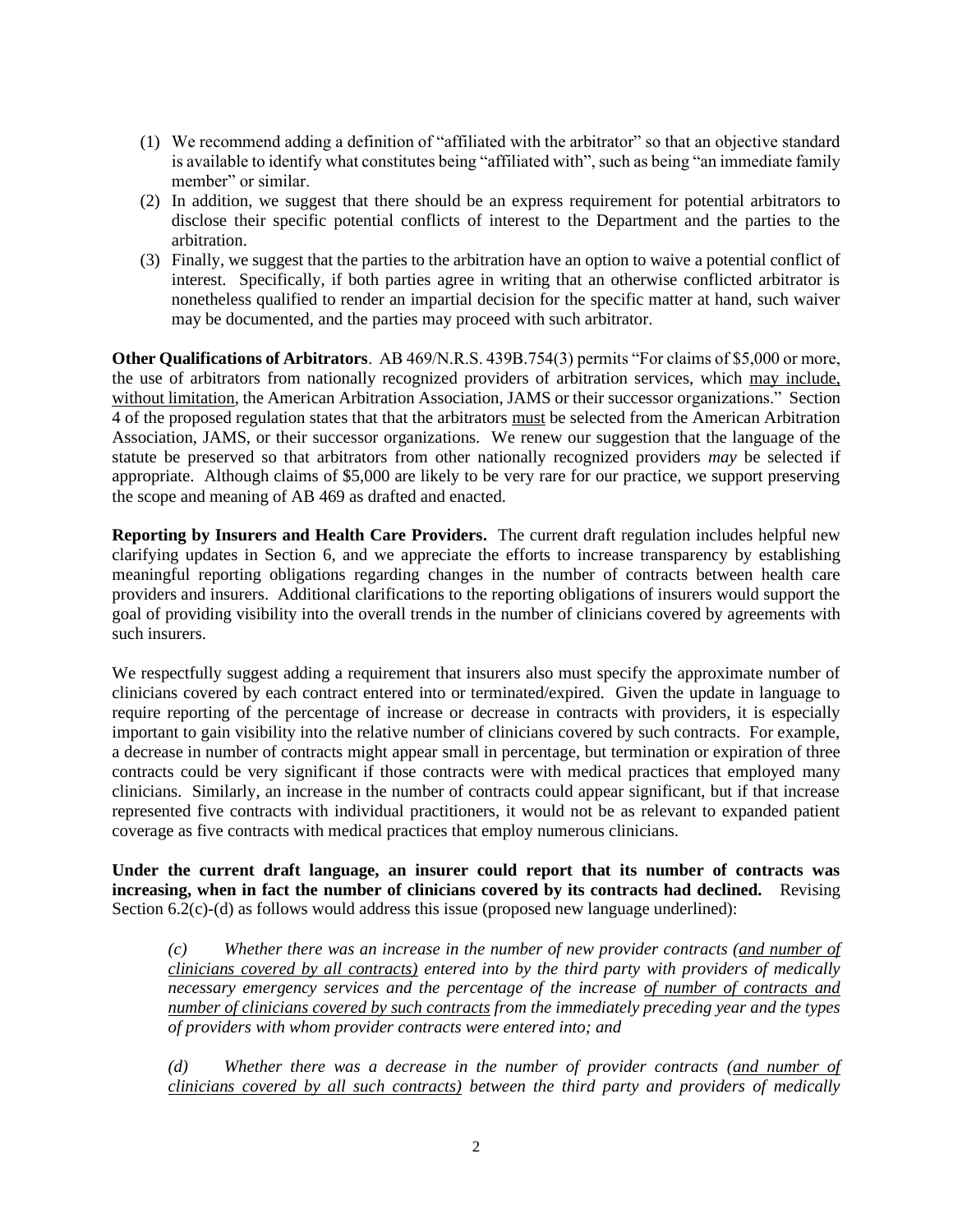*necessary emergency services and the percentage of the decrease in number of provider contracts and number of clinicians covered by all such contracts from the immediately preceding year.* 

**Regulation on Bundling Claims for Arbitration.** We renew our recommendation for adding a regulation which specifies that a single arbitration can address multiple disputed out-of-network emergency claims. The text of AB 469 is silent on this issue, but the general spirit of the new law is to facilitate fair and efficient dispute resolution. There could be a multitude of scenarios where conducting a single arbitration covering disputes associated with multiple claims would further this purpose, especially to the extent these claims involve substantially similar issues and parties.

However, we also recognize that there must be some limitations on bundling of claims in a single arbitration. Accordingly, we recommend considering a regulation which provides:

*Multiple claims may be heard and determined in a single arbitration proceeding if the following three conditions are met: (1) the claims involve the identical carrier and the same provider or medical group; (2) the claims involve the same or related services; and (3) the claims occur within a period of three months of each other.*

**Additional Proposed Revision – Clarification as to Arbitrator's Award.** AB 469 provides a specific and detailed procedure for the arbitration process for out-of-network billing disputes as to emergency claims. In short, the arbitrator's decision is to be final and not subject to any appeals or future litigation. Accordingly, in order to avoid inviting potential litigation and further disputes over an arbitrator's decision, we renew our recommendation of the addition of a regulation which provides:

*The arbitrator shall render a decision in accordance with the procedures outlined in Sec. 17 of AB 469 without any reference to any other statutes addressing arbitration, such as the Nevada Uniform Arbitration Act and the Federal Arbitration Act, or any other rules of procedure governing arbitration in other private contexts, such as the American Arbitration Association Rules of Arbitration and the Rules of Procedure for Commercial Arbitration of the American Health Lawyer's Association.*

Thank you again for the opportunity to share our comments regarding proposed regulations related to the implementation of AB 469, and we appreciate your continued leadership on this important issue.

Sincerely,

US Anesthesia Partners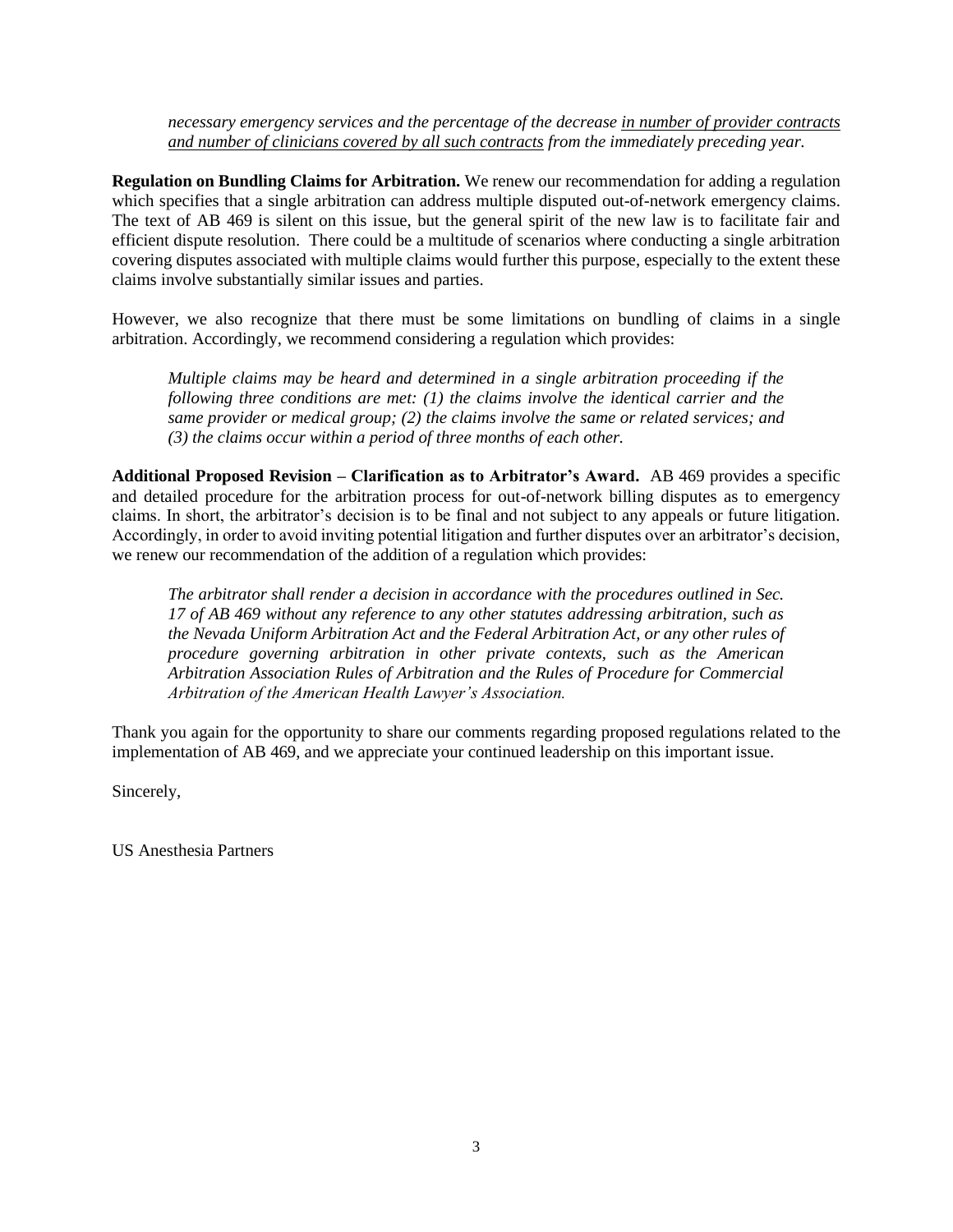

3001 St. Rose Pkwy. Henderson, NV 89052 direct 702.616.5000 fax 702.616.5511 [strosehospitals.org](https://strosehospitals.org)

December 14, 2021

Dena Schmidt Nevada Aging and Disability Services Division 3427 Goni Road, Suite 104 Carson City, NV 89706

## **Re: AB 469 Regulations; LCB File No. R101-19I**

Dear Ms. Schmidt:

On behalf of our three larger community hospitals, four neighborhood hospitals, primary care physician group and wellness centers in Nevada, Dignity Health-St. Rose Dominican appreciates the opportunity to submit comments on the proposed regulations on arbitration for out-of-network (OON) claims under \$5,000, the opt-in process for ERISA plans and other pieces of AB 469. Dignity Health is a part of CommonSpirit Health, a nonprofit, Catholic health system dedicated to advancing health for all people. With operations in 21 states and more than 140 hospitals, we are committed to creating healthier communities, delivering exceptional patient care and ensuring every person has access to quality health care. We appreciate the opportunity to submit comments on this important measure.

In our previous letters to you, dated September 27, 2019 and February 4, 2020, St. Rose listed multiple concerns that our internal operationalization working group had in the midst of guaranteeing that we could comply with the state law on its effective date of January 1, 2020. We understand that the state has limited regulatory authority over the implementation of this law, but feel there are still many questions left unanswered as to how this law can be properly implemented. St. Rose would like to specifically thank Ms. Carrie Embree from the Office for Consumer Health Assistance (OCHA) for listening to our concerns and walking through some of these scenarios with us. With the passage of the No Surprises Act, this has become even more complicated to operationalize and there are additional concerns that have arisen. St. Rose has a meeting scheduled for December 15 with both OCHA and the Nevada Division of Insurance (DOI) to also walk through some questions we have regarding a potential federal/state crosswalk, and we hope that will be a fruitful discussion.

Because this regulatory body hasn't met in almost two years due to the COVID-19 pandemic, St. Rose would like revisit its previous comments and questions which still apply to the newest set of proposed regulations dated September 9, 2021:

● **OON Providers and the Election Process:** One of the main concerns St. Rose has with this law is the difficulty of keeping track of a payer's participation, either due to the election process or the difficulty in determining whether or not an insurance plan was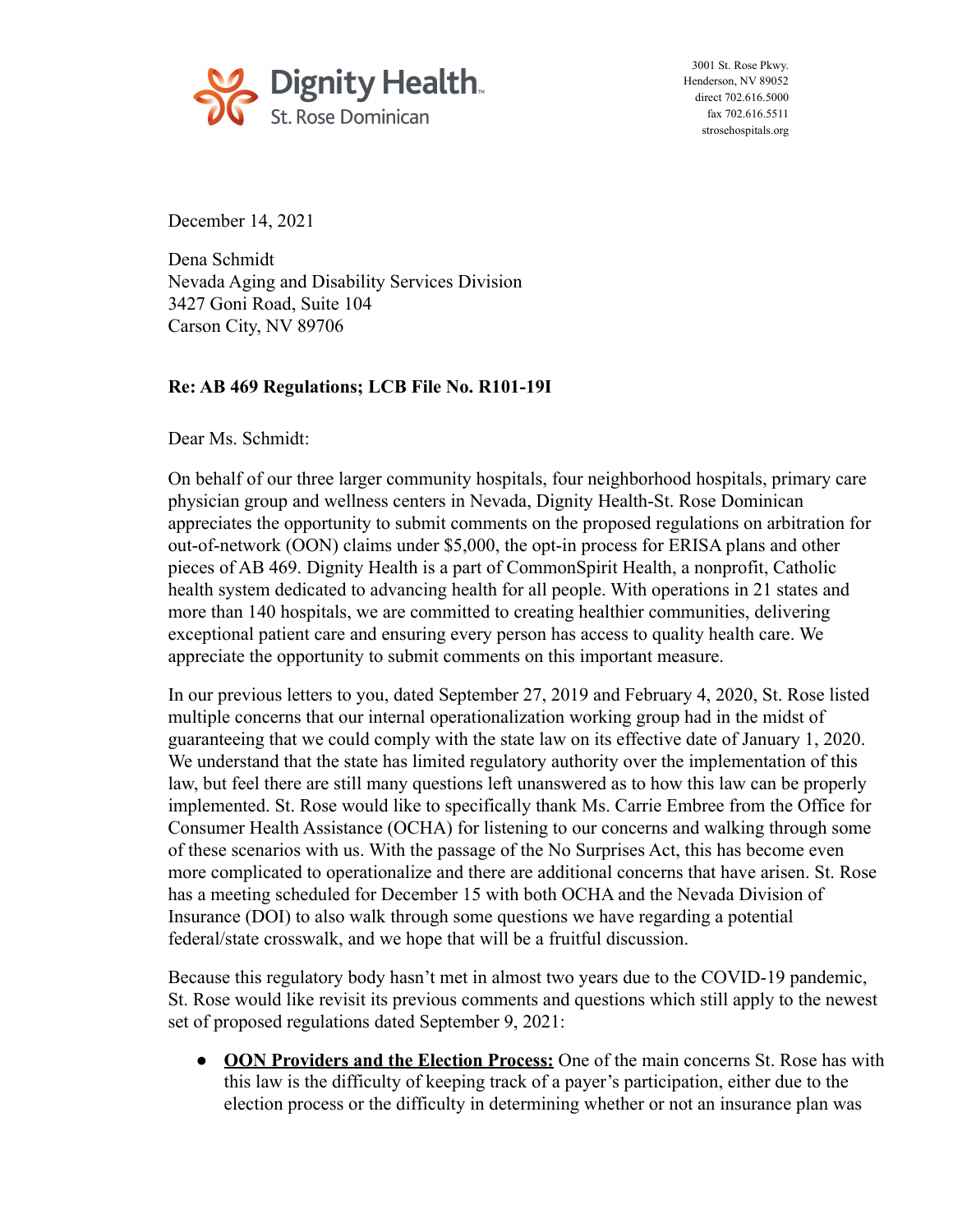sold in Nevada. We understand that the elected plans are on a website pursuant to section 18 of the bill, but we do not support section 5 of the proposed regulations that allows for a plan to opt-out with only a 120-day withdrawal provision and ask that the timeline be changed to that of an annual basis. St. Rose appreciates that the regulatory body changed this timeline from 30 to 120 days, but we believe an annual timeline allows for less administrative burden.

- **● Arbitration Process and Timeline:** St. Rose would like to thank the regulators for changing the request for arbitration timeline from 10 to 30 days in section 2, and for eliminating section 2.2.e.3, which requested a representative sample of at least three (3) fees received by the OON provider for the same service and was outside the scope of what AB 469 required. As it pertains to the overall arbitration process, St. Rose again requests a one-page 'rules of the road' fact sheet from OCHA that includes all materials to be provided so that providers and payers are doing things in the most efficient manner possible.
- **Overall Abuse of the System:** There are still concerns about those who decide to abuse the system. St. Rose understands that the state does not have the current means or regulatory authority to track who is abusing the system, nor to put fines in place for those that do (i.e.: under section 2 of 'Claims of less than \$5,000'). We do understand that there is a reporting mechanism in place and data will be provided both to the public and legislators, but do not believe this goes far enough. St. Rose would like to put on the record that we believe this lack of oversight and accountability is short-sighted and the Assembly and Senate Committees on Health and Human Services should take a look at this provision during the 2023 Nevada Legislative Session.
- **Further Questions:** In addition to our questions previously asked in our previous letters, these proposed regulations have generated further questions:
	- o Section 5 What about plans that have access to contracted networks? Would AB 469 apply if the patient's plan is mapped to a contracted network, or would a provider bill the plan based on the contracted network?

Questions and concerns from our previous letters that St. Rose would still like answered or legislated during the 2023 Nevada Legislative Session include:

- **Transfers Post-Stabilization and Medical Necessity:** In section 14.2.a of AB 469, an OON facility shall, when possible, notify the payer within eight hours that their member presented at their facility for medically-necessary emergency services. Further, in section 14.2.b of AB 469, the OON emergency facility shall notify the payer that the patient has stabilized and can be transferred within 24 hours. Our questions include:
	- o What happens with payment if the physician isn't willing to transfer the patient to another in-network facility because of continuity of care?
	- o What happens with payment if we give the payer 24 hours' notice and the payer isn't able to move the patient within that timeframe?
	- o What happens if the patient refuses to transfer?
	- o What happens if the payer at a later date determines the visit was not medically-necessary?
	- o What happens if the contracted provider refuses the transfer?
	- o What happens if there is not an available bed at the contracted provider?